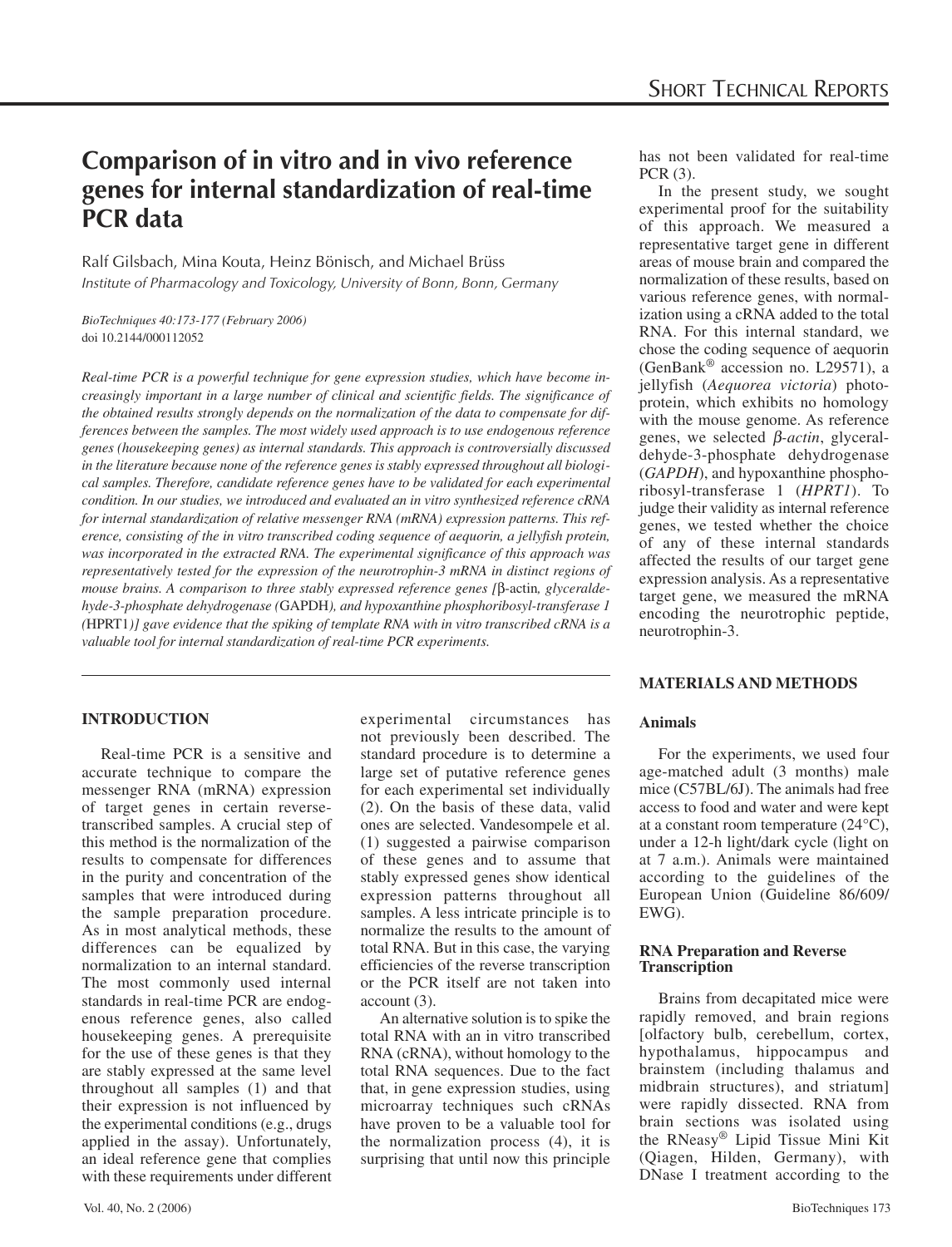| Primer                                                                                                                                                                          | <b>Sequence</b>                                                       | GenBank®<br><b>Accession</b><br>No. | <b>Product</b><br><b>Size</b><br>(bp) | <b>Efficiency</b><br>$(E \pm$ SEM) |
|---------------------------------------------------------------------------------------------------------------------------------------------------------------------------------|-----------------------------------------------------------------------|-------------------------------------|---------------------------------------|------------------------------------|
| GAPDH <sup>a</sup>                                                                                                                                                              |                                                                       |                                     |                                       |                                    |
| Sense<br>Antisense                                                                                                                                                              | 5'-TGCACCACCAACTGCTTAGC-3'<br>5'-GGCATGGACTGTGGTCATGAG-3'             | NM 008084                           | 86                                    | $2.01 \pm 0.01$<br>$n = 7$         |
| $H$ PRT1 <sup>a</sup>                                                                                                                                                           |                                                                       |                                     |                                       |                                    |
| Sense<br>Antisense                                                                                                                                                              | 5'-TGACACTGGCAAAACAATGCA-3'<br>5'-GGTCCTTTTCACCAGCAAGCT-3'            | BC004686                            | 94                                    | $2.03 \pm 0.01$<br>$n = 11$        |
| $\beta$ -Actin                                                                                                                                                                  |                                                                       |                                     |                                       |                                    |
| Sense<br>Antisense                                                                                                                                                              | 5'-TCCATCATGAAGTGTGACGT-3'<br>5'-GAGCAATGATCTTGATCTTCAT-3'            | NM 007393                           | 112                                   | $1.97 \pm 0.05$<br>$n = 11$        |
| $NT-3b$                                                                                                                                                                         |                                                                       |                                     |                                       |                                    |
| Sense<br>Antisense                                                                                                                                                              | 5'-CCGGTGGTAGCCAATAGAACC-3'<br>5'-GCTGAGGACTTGTCGGTCAC-3'             | NM 008742                           | 119                                   | $2.07 \pm 0.02$<br>$n = 3$         |
| Aequorin                                                                                                                                                                        |                                                                       |                                     |                                       | $2.04 \pm 0.05$                    |
| Sense<br>Antisense                                                                                                                                                              | 5'-TTGACGAGATGGTCTACAAGGCATC-3'<br>5'-GAAGGCTTCTACAGCATCTTTGTGTCGT-3' | L29571                              | 100                                   | $n = 3$                            |
| GAPDH, glyceraldehyde-3-phosphate dehydrogenase; HPRT1, hypoxanthine phosphoribosyl-transferase 1; NT-3,<br>neurotrophin-3.<br>aSequence of primers taken from RTPrimerDB (17). |                                                                       |                                     |                                       |                                    |

<sup>b</sup>Sequence of primers taken from Primerbank (18).

manufacturer's instructions. RNA was quantified spectrophotometrically (UVmini 1240; Shimadzu, Duisburg, Germany) at 260 nm. The RNA purity was confirmed as a 260/280 nm ratio above 1.8. The integrity of the RNA was verified by agarose gel electrophoresis. The absence of genomic DNA was initially checked in a real-time PCR containing 20 ng of total RNA (without reverse transcription) and *GAPDH*-specific primers (Table 1).

For synthesis of the cRNA, we used the coding sequence (600 bp) of aequorin, a jellyfish photoprotein. The sequence was originally derived from cytAEQ/pcDNA1 (Molecular Probes, Leiden, The Netherlands) and subcloned into *Hin*dIII/*Xba*I-digested pcDNA 3.1/Zeo (+) (Invitrogen, Karlsruhe, Germany). This sequence showed no significant homology to the mouse genome as determined by a BlastN search of the National Center for Biotechnology Information (NCBI) genome database. Initially, 1 μg of plasmid was digested using the restriction enzymes *Xba*I and *Sma*I (Fermentas, St. Leon-Rot, Germany) to isolate a DNA fragment containing the aequorin cDNA and the T7 promoter 5′ from the aequorin start codon. A 600-bp cRNA was in vitro transcribed

according to the manufacturer's instructions (MAXIscript® T7 Kit; Ambion, Huntingdon, UK). The cRNA was DNase I treated (Fermentas) and purified (RNA Mini Kit; Qiagen) including a second DNase I treatment on the column. Prior to use, the cRNA was quantified spectrophotometrically and confirmed free of residual template DNA by real-time PCR. We performed a real-time PCR containing 106 copies of the cRNA (not reverse transcribed) and aequorin-specific primers (Table 1).

The cRNA (320 fg corresponding to  $10^6$  copies) was added to 1 μg of total RNA and reverse transcribed in a volume of 20 μL according to the manufacturer's instructions using random hexamer primers (RevertAid™ First Strand cDNA Synthesis Kit; Fermentas). For quantitative real-time PCR, 35 μL amplification mixtures (QuantiTect® SYBR® Green Kit; Qiagen) were prepared containing cDNA (equivalent to 20 ng reversetranscribed RNA), 300 nM primers (Table 1), and 10 nM fluorescein (Bio-Rad Laboratories, Munich, Germany), according to the manufacturer's instructions. Reactions (triplicates; 10 μL) were run on an iCycler iQ<sup>®</sup> Real-Time PCR Detection System (Bio-Rad

Laboratories). The cycling conditions were 15 min polymerase activation at 95°C and 45 cycles of 95°C for 15 s, 58°C for 30 s, and 72°C for 30 s. The results were analyzed using the iCycler iQ Optical System Software Version 3.0a (Bio-Rad Laboratories). The baseline was manually set and the threshold automatically set by the software. The crossing point of the amplification curve with the threshold represents the cycle threshold  $(C_t)$ . Results were exported to Microsoft® Excel® for further analysis.

In the present study, we compared all tissues with the largest assessed being the cortex. The relative mRNA expression

was calculated from the ratio of sample and control (cortex) according to Pfaffl (5) (see Equations 1–3). The relative quantity was determined using the mean calculated efficiency (E) (Equation 1). This parameter was derived for each pair of primers from standard curves (5 points in triplicates; cDNA corresponding to 50 ng to 5 pg reverse-transcribed RNA of cortex cDNA). The results for the three reference genes (β*-actin*, *GAPDH*, and *HPRT1*) and the cRNA were determined by the same method. In the next step, each target result was normalized separately with respect to the reference genes (Equation 3), and the resulting values were displayed as  $log<sub>2</sub>$  values.

$$
E = 10^{-1/\text{slope}} \qquad [Eq. 1]
$$

$$
R = E^{(C_t \text{ control } -C_t \text{sample})}
$$
 [Eq. 2]

$$
Ratio = R_{target}/R_{reference}
$$
 [Eq. 3]

The size of the PCR products was initially analyzed by agarose gel electrophoresis, and the identity of the targets was confirmed by dideoxy chain termination sequencing. In addition, the real-time reaction of the products was checked by melting point analysis after each reaction.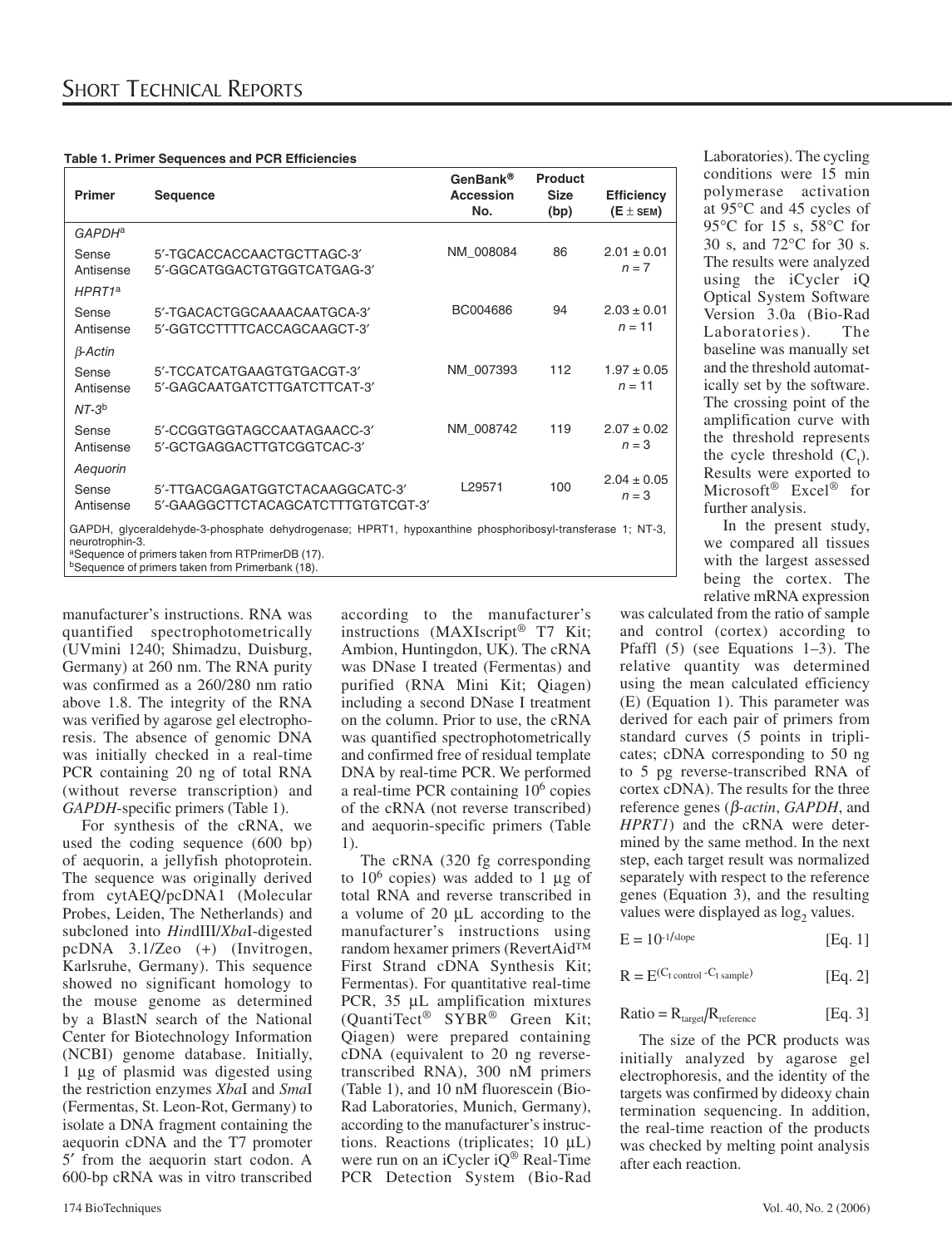#### **Data Analysis**

For the calculation of the results, we developed qCalculator 1.0, a Visual Basic for Applications (VBA) based analysis tool for Excel. It can be downloaded from our homepage (www.pharmakologie.uni-bonn. de/frames/index\_fr.htm). It enables a flexible calculation of 32 samples (in triplicates) for 20 experiments based on up to 10 reference genes including an automatic statistical comparison of different choices of reference genes.

Shown are arithmetic means ±sem of *n* experiments. The two-tailed Student's *t*-test was used to compare results under the precondition that their sem values did not differ significantly. The *f*-test was used to verify this requirement.

GraphPad Prism® 4.0 (GraphPad Software, San Diego, USA) was used to test the normal distribution of the results using the Kolmogorov-Smirnov test (KS-test) and to calculate the associated *P* values according to Dallal and Wilkinson (6).

#### **RESULTS AND DISCUSSION**

The integrity of the RNA is essential for the validity of the quantification of RNA expression profiles. A recent publication demonstrates (7) that degradation differentially alters the stability of reference genes. Therefore, in this study, only intact RNA samples were assessed. In addition, high-quality RNA was essential to ensure a valid quantification of the RNA concentrations of the samples.

All PCR products exhibited melting curves indicating the amplification of a single product (data not shown), and sequencing data from the products perfectly matched the corresponding gene in the NCBI database (Table 1).



**Figure 1. Representative results of a 10-fold serial dilution of cRNA added to a constant amount of total RNA.** Serial diluted cRNA ( $5 \times 10^4$  to  $5 \times 10^8$  copies) was added to 1 µg of cortex total RNA and reverse transcribed. Each reaction contained 20 ng (RNA equivalent) of the resulting cDNA. (A) Shown are representative PCR curves of the reverse-transcribed cRNA (aequorin, square symbols) and a negative control (triangular symbols) and (B) a linear regression of the results (triplicates). RFU, relative fluorescence unit.

Standard curves of all genes examined showed high efficiency over a  $10<sup>5</sup>$ fold range of cDNA concentrations (Table 1).

To evaluate the usefulness of the cRNA, we analyzed different amounts  $(10^4 - 10^8$  copies) of the cRNA. Because the efficiency of the reverse transcription reaction depends on the total amount of RNA (8), we added constant amounts  $(1 \mu g)$  of total RNA to each dilution. After reverse transcription, the resulting cDNA was quantified. A representative experiment (Figure 1) shows a highly significant linear correlation between the amount of  $cRNA$  and the corresponding  $C_t$  value. The mean efficiency of three experiments  $(2.03 \pm 0.05)$  was not significantly different from that obtained from cDNA dilution curves (see Table 1, aequorin). Thus, it made no difference whether the incorporated cRNA or the resulting cDNA was diluted. This indicates that the expression patterns of the RNAs were identical to those in the reverse-transcribed cDNA. Based on these results, we decided to add 106 copies of cRNA per microgram of the total RNA to obtain  $C_t$  values in the same order of magnitude as those for the neurotrophin-3 (NT-3; data not shown). Furthermore, total RNA was spiked with cRNA (10<sup>6</sup> copies per microgram), and this mixture was serial diluted  $(2\text{-fold}; 4.0-0.1 \mu g)$  and reverse transcribed. The real-time PCR results (Figure 2) of the cRNA and the representative target gene *GAPDH* show linearity in a parallel mode over the assessed range. The mean efficiencies did not differ significantly, indicating identical reverse transcription and PCR efficiencies (*GAPDH*: 2.2 ± 0.3; cRNA  $2.1 \pm 0.1$ ,  $n = 4$ ).

In general, analyzing ratios as derived from Equation 3 can lead to problems because ratios are intrinsically asymmetrically distributed (9). Thus, higher expressed genes are expressed as values greater than one whereas lower expressed genes produce values between zero and one. One solution is to use geometrical means as presented by Vandesompele et al. (1). Another possibility is to transform the ratios into logarithmic values. Then the range of values increases from zero to infinity and decreases from zero to

**Circle Reader Service No. 148** Vol. 40, No. 2 (2006)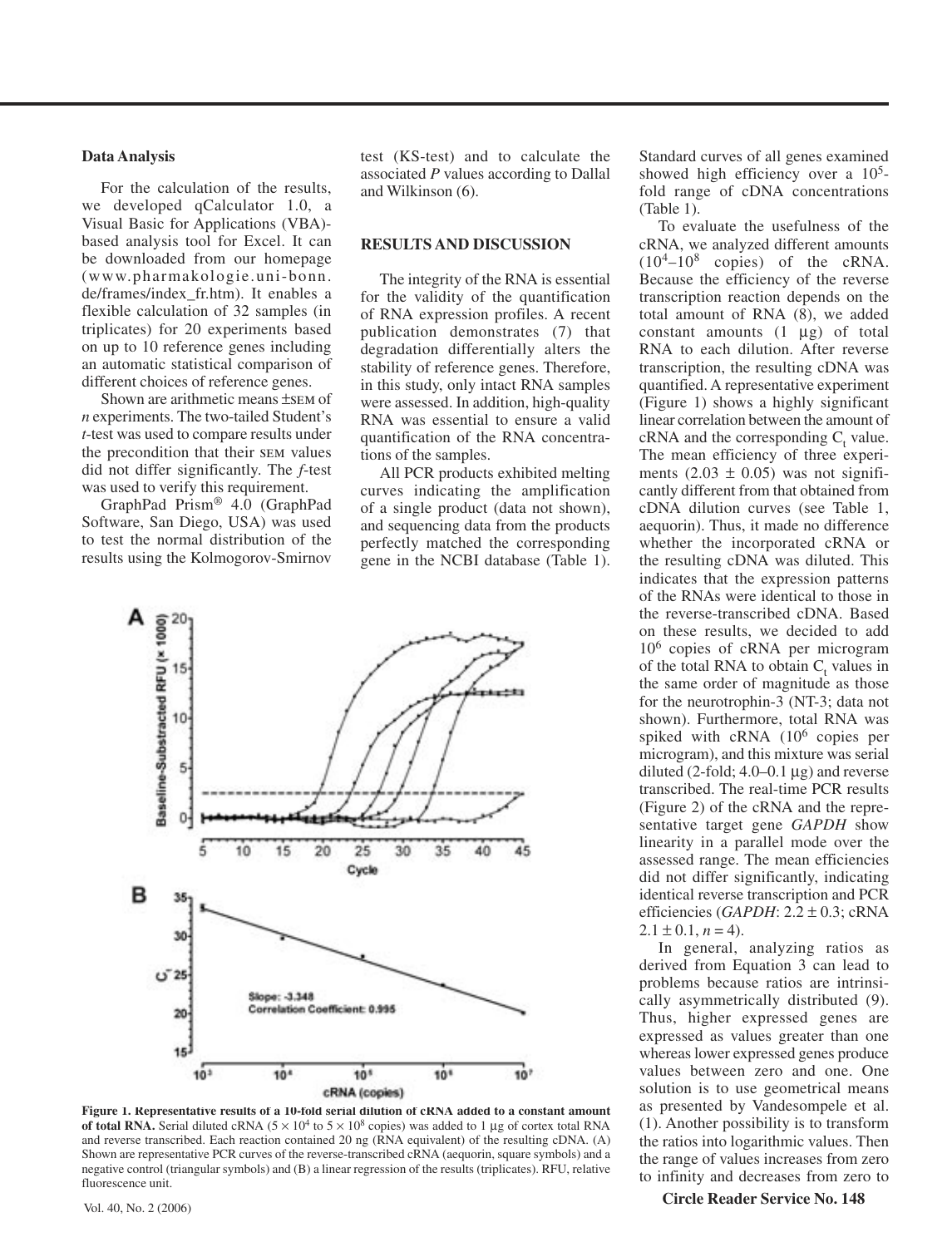negative infinity. It should be remarked that both approaches lead to mathematically identical results because the geometric mean is the antilog of the mean of logarithmic values (9). The advantage of these logarithmic values is that they are theoretically normal distributed, which is a precondition for the calculation of arithmetic mean values and further statistical analysis (e.g., *t*-test, *f*-test). To prove these theoretical considerations, we assessed representative results for β*-actin* (data not shown). They provided evidence that ratios derived from Equation 3 were not normal distributed (*P* < 0.0001;  $n = 201$ ) while the log<sub>2</sub> ratios were normal distributed ( $P > 0.05$ ; *n*  $= 201$ ). Based on this result, we chose these logarithmic values for our calculations. This result is in good agreement with findings of Livak and Schmittgen (10) who propagated a similar distribution for  $-\Delta\Delta C_t$  values, which have a comparable dimension, and with the recommended analysis of data derived from microarray experiments (11,12).

In our experiments, the mRNA encoding NT-3 is differentially expressed throughout the mouse brain. Compared with the cortex, the largest brain region assessed, the mRNA expression level was approximately 4-fold higher in the hippocampus and cerebellum and 16-fold lower in the olfactory bulb (Figure 3).

The results obtained from all investigated brain regions were not affected by the choice of the reference gene or the cRNA (Figure 3). Even the error levels of the results do not differ significantly. These results suggest that each of the assessed reference genes enables proper normalization. They also show that the in vitro synthesized cRNA used in this study is an alternative to reference genes as internal standards for real-time PCR. In this study, it was preferable to add the cRNA in a fixed relation to the quantity of total RNA, as opposed to a calculation based on the amount of the biological material as shown by Smith el al. (13), due to the fact that different tissues express varying amounts of total RNA. In addition, we know from our own experience that extraction efficiencies depend on the total amount of starting material and tend to vary from sample to sample. Beside these



**Figure 2. Representative experiment of a dilution series of RNA spiked with an in vitro transcribed cRNA.** Four micrograms of total RNA were spiked with cRNA (aequorin,  $1 \times 10^6$  copies/microgram of RNA), diluted, and reverse transcribed. The resulting cDNAs of *GAPDH* (squares) and aequorin (triangles) were quantified. Each reaction contained  $2\%$  (0.4  $\mu$ L) of the reverse transcription reaction. *GAPDH*, glyceraldehyde-3-phosphate dehydrogenase.



**Figure 3. Influence of in vivo and in vitro references genes on the relative expression of mRNAs encoding NT-3 in mice brain.** Shown are the relative expression values of various brain regions compared with the cortex. Tissue RNA  $(1 \mu g)$  was spiked with  $10^6$  copies of cRNA (aequorin) and reverse transcribed. Neurotrophin-3, cRNA, and endogenous reference genes (β*-actin*, *GAPDH*, and *HPRT1*) were measured by real-time PCR. Shown are results from four independent experiments. mRNA, messenger RNA; *GAPDH*, glyceraldehyde-3-phosphate dehydrogenase; *HPRT1*, hypoxanthine phosphoribosyl-transferase 1; olf. bulb, olfactory bulb.

drawbacks, the mentioned calculation based on the amount of starting material is preferable if a valid quantification of the RNA is not possible (e.g., single cells or microdissected tissues). The assessment of RNA quantities measures predominately the ribosomal RNA fraction. When working with tissues, where an imbalance between messenger and ribosomal RNA is suspected  $(14,15)$ , we suggest using an additional reference gene to identify this systematic error. An advantage of the cRNA chosen in the present study is that the sequence is unique

for *A. victoria* and related species and, consequently, can also be used in many other research fields. It should be mentioned that the presented cRNA is not polyadenylated, therefore oligo(dT) primers are not suitable for the reverse transcription. If desired, a poly(A) tail may be introduced into the template cDNA by genetic engineering.

While the results discussed here show that the reference genes in our study were stably expressed in different areas of the mouse brain, it is known from the literature (3) that this is not always the case, particu-